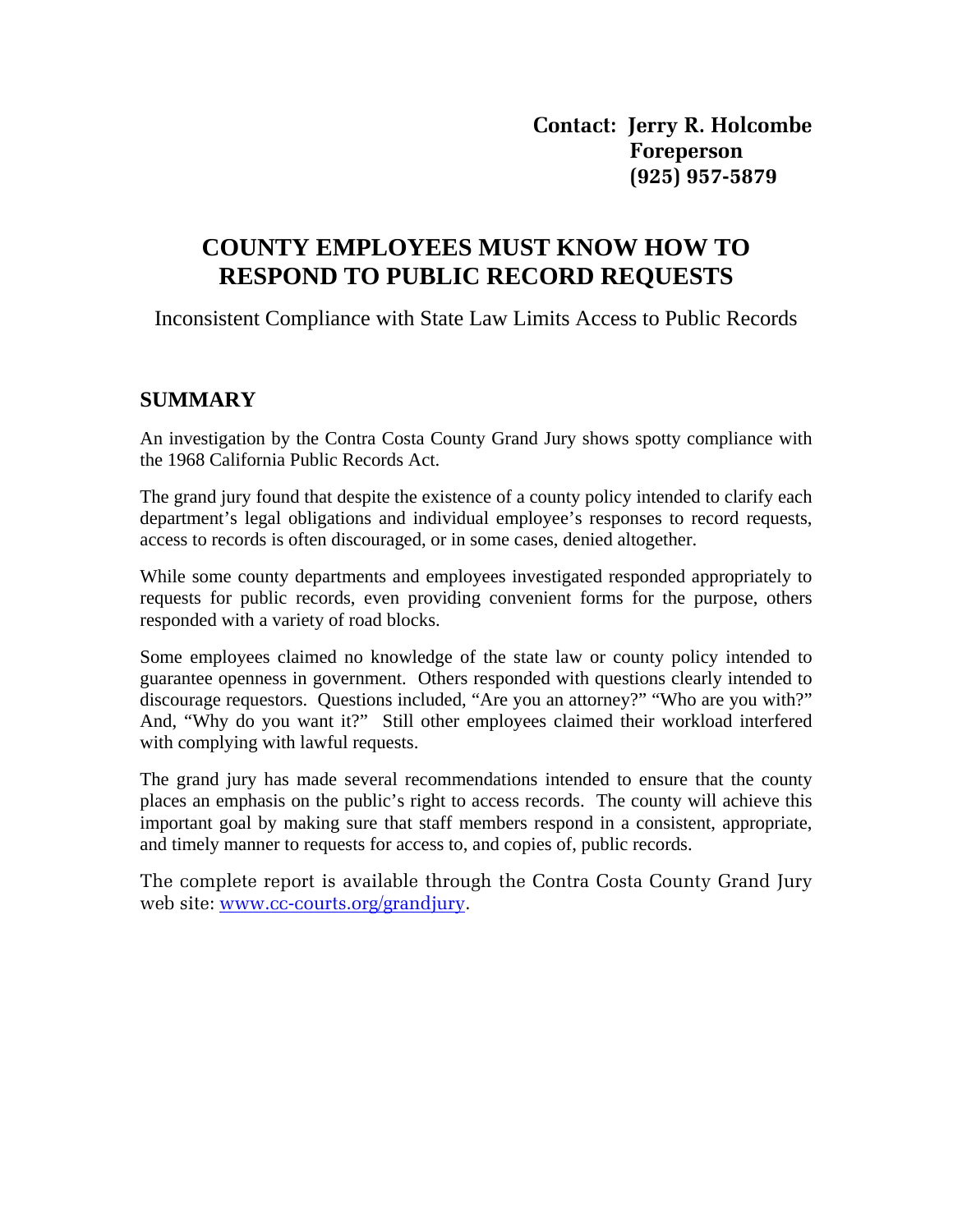# **CONTRA COSTA COUNTY GRAND JURY REPORT 0807**

# **COUNTY EMPLOYEES MUST KNOW HOW TO RESPOND TO PUBLIC RECORD REQUESTS**

Inconsistent Compliance with State Law Limits Access to Public Records

# **TO: Contra Costa County Board of Supervisors**

# **BACKGROUND**

The California Public Records Act has received a great deal of attention in the past few months. One reason was a decision by the California Supreme Court granting access to police officer payroll records. The importance of the Public Records Act to our system of government was underscored by the court's decision, which required disclosure of the records over the objections of police officers based on their privacy claims. In the wake of the court's decision, the Grand Jury decided to determine how well Contra Costa County agencies respond to Public Records Act requests.

At the outset, the Grand Jury recognized that it had limited time and resources to conduct its investigation and could not visit, even once, every county office where records are maintained. The wide variety of records maintained by numerous county offices made a complete investigation impractical. Consequently, the Grand Jury's investigation was based on a limited sample of office visits and record requests; therefore, the reported responses by county staff members are anecdotal.

Grand Jurors visited 12 county offices and made a total of 17 separate record requests. Requestors did not identify themselves as Grand Jurors at the time they made their visits.

### **FINDINGS**

- 1. The California Public Records Act (PRA), Government Code Section 6250, was enacted in 1968 by the state legislature. At that time, the legislature declared, *"that access to information concerning the conduct of the people's business is a fundamental and necessary right of every person in this state."*
- 2. The PRA has been amended from time to time, and the courts have interpreted and applied its provisions in many published appellate court opinions. In a recent opinion, the California Supreme Court described the importance of access to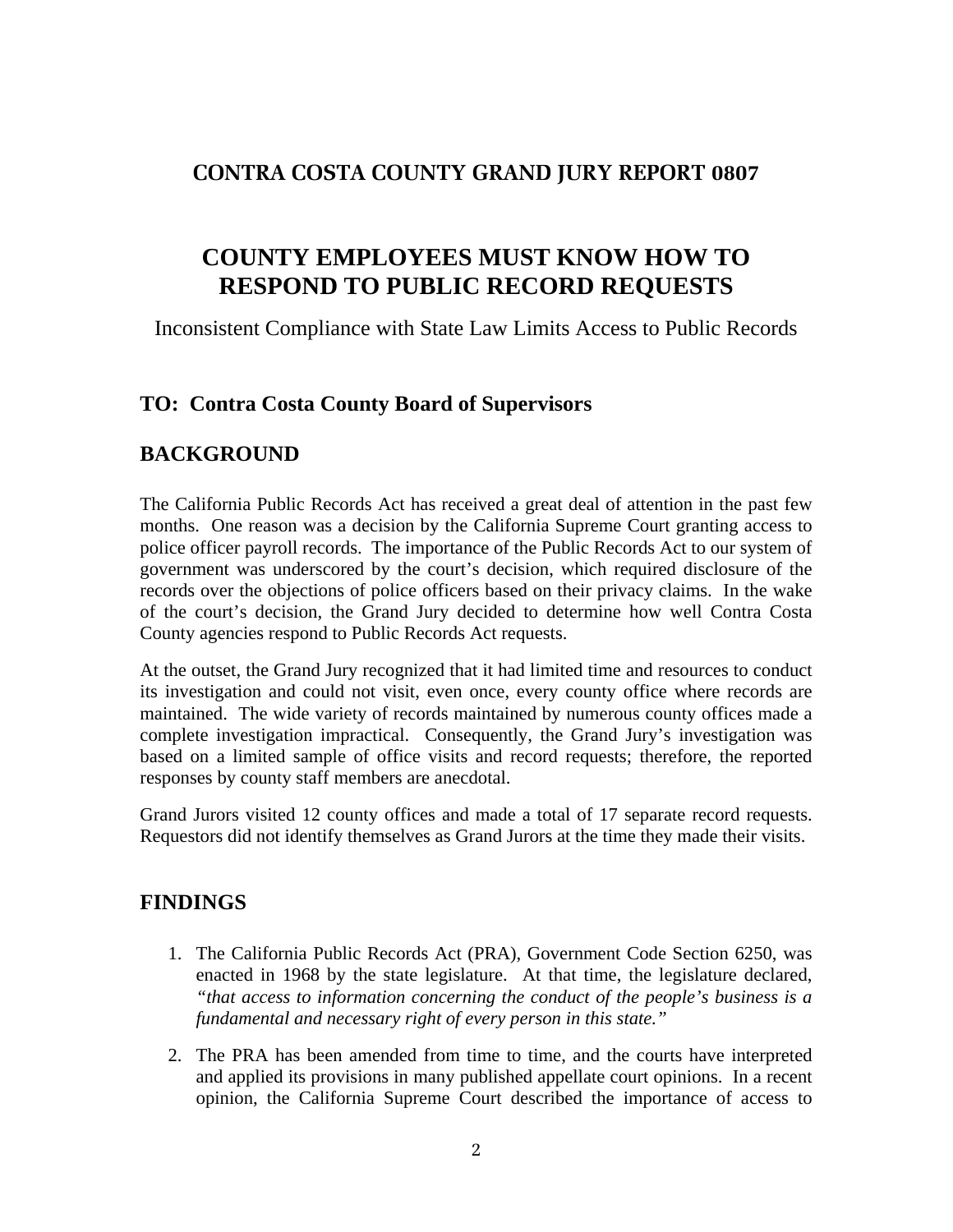public records as follows: *"Openness in government is essential to the functioning of a democracy."* International Federation v. Superior Court, 64 Cal.Rptr.3d 693, 697. (2007)

- 3. The PRA provides that the public shall have access to all public records except for selected records that are specifically exempt from disclosure. Exempt records include personnel files, medical records, and many types of records that are part of ongoing criminal investigations.
- 4. Contra Costa County (County) and its various departments and functional organizations are subject to the PRA and must comply with its terms.
- 5. Grand Jurors, who did not identify themselves as such, visited 12 County offices and asked to inspect or to secure copies of records that were known, or were likely, to be kept in those offices. Grand Jurors made a total of 17 separate record requests. Grand Jurors did not request records that were exempt from disclosure under the PRA. Requests were always made to the person who was the first point of contact at each office, usually a clerk or receptionist.
- 6. Grand Jurors found that, in some instances, County departments and their staff members responded appropriately to requests for access to or copies of public records.
- 7. Grand Jurors experienced other instances when the clerk or receptionist expressed no knowledge of the PRA, or the County's duty to provide access to records. On one occasion, a Grand Juror was sent to another office, in a different building, that did not have the requested records. On several other occasions, first point of contact employees posed questions such as: "Why do you want it?" "Are you an attorney?" And, "Who are you with?" Other employees made statements such as: "I'm swamped right now," "I'm very busy," and, "We are an impacted office."
- 8. On several occasions, Grand Juror requests for records were referred to a more senior clerk or office manager who was able to comply with the request. In one instance, the Deputy Director of Animal Services promptly met with the Grand Juror who made the request and the records were produced for inspection. Not all County offices visited had senior staff members available to handle requests.
- 9. The County's Animal Services Department was not always responsive to PRA requests. One Grand Juror made a written request for copies of records on wild animals picked up in 2007, including information as to whether any had tested positive for rabies, and paid the requested \$1.00 copying fee. The request was made at the front desk, on a busy day, and the records had not been received four months after the request. No explanation or refund has been offered.
- 10. On December 18, 2003, the County Administrator issued Administrative Bulletin 120.4, entitled, "Public Access to County Records." The preamble states, *"The purpose of this bulletin is to inform County departments about their legal responsibility under the California Public Records Act…with regard to requests for inspection of or copies of County records."* Knowledge of the bulletin's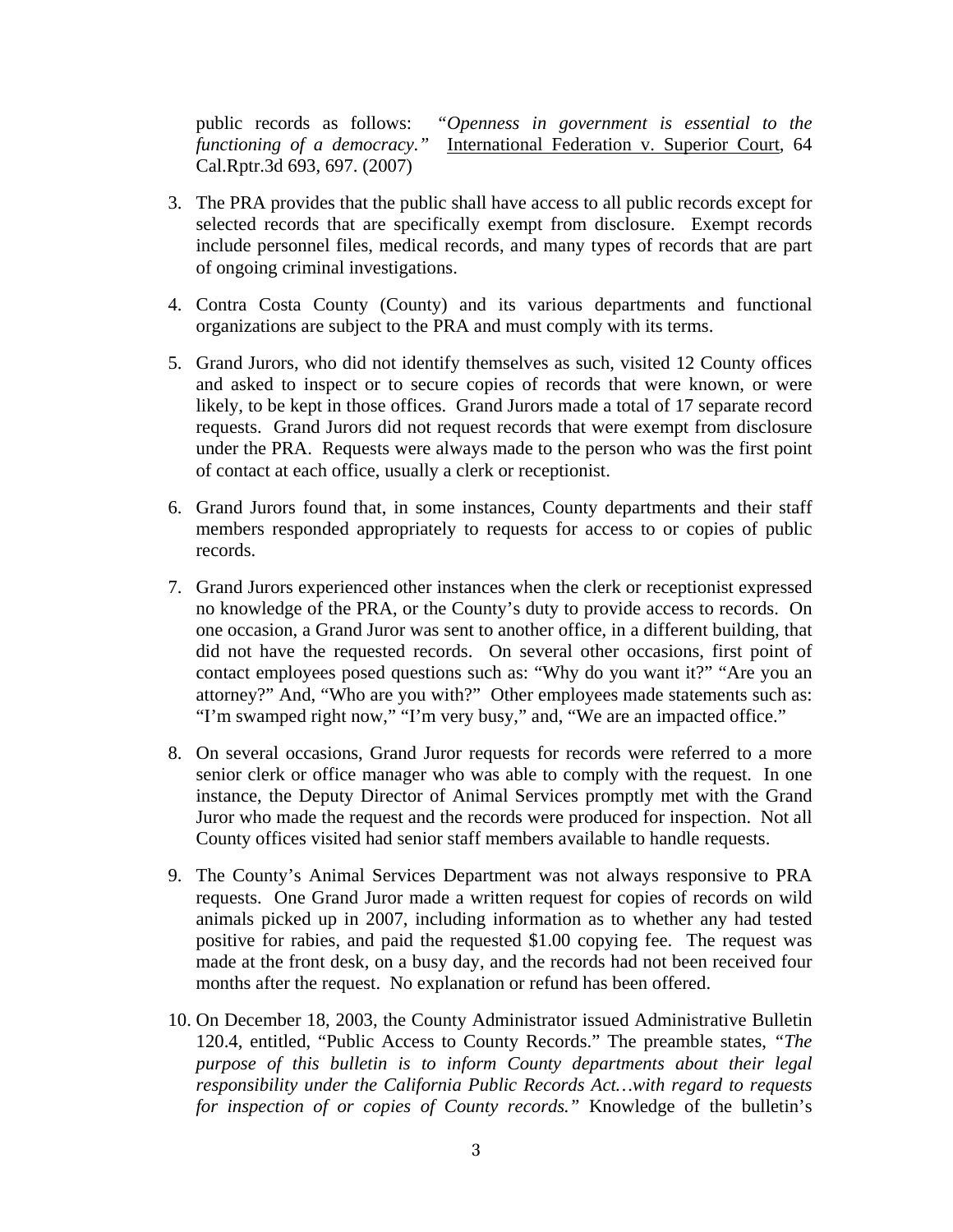existence, and compliance with the policies and procedures detailed therein, is inconsistent from one County office to another.

- 11. County Administrative Bulletin 120.4 contains information organized under the following major headings:
	- I. Confidential documents and documents not required to be disclosed
	- II. Confidential legal documents

III. Employee information disclosure

IV. Access to public records

 Sections I through III deal with exceptions to the law requiring disclosure; i.e., the reasons public access to records may be denied. Only section IV outlines how the public is to be afforded its rights under the PRA.

- 12. California Government Code Section 6253.1 states that the public agency shall assist the member of the public to make a focused and effective request that reasonably describes an identifiable record or records by making certain specified actions to the extent they are reasonable under the circumstances. County Administrative Bulletin 120.4 is silent on this duty.
- 13. County Administrative Bulletin 120.4 includes a policy that requests for public records 'should be made in writing.' Grand Jurors found that four of the offices visited, Environmental Health, the Animal Services and Building Inspection departments, and the Assessor required written requests, and had forms available for that purpose.
- 14. A Grand Juror asked representatives of two County law offices to permit inspection of any written policies related to the e-mail transmission of confidential documents. The District Attorney's office produced County Administrative Bulletin 120.4. The Public Defender's office advised that no policy existed.
- 15. Some County records are only accessible by computer. The PRA also applies to such records. In one instance, a Grand Juror asked the General Services Department to inspect maintenance records on County automobiles, specifically a hybrid model. An employee in the automotive maintenance office informed the Grand Juror that all the records were computerized. After purportedly conferring with a superior, the employee informed the Grand Juror that the records could not be viewed because no computer terminal was available for use by the public, and that only County employees had access to the database.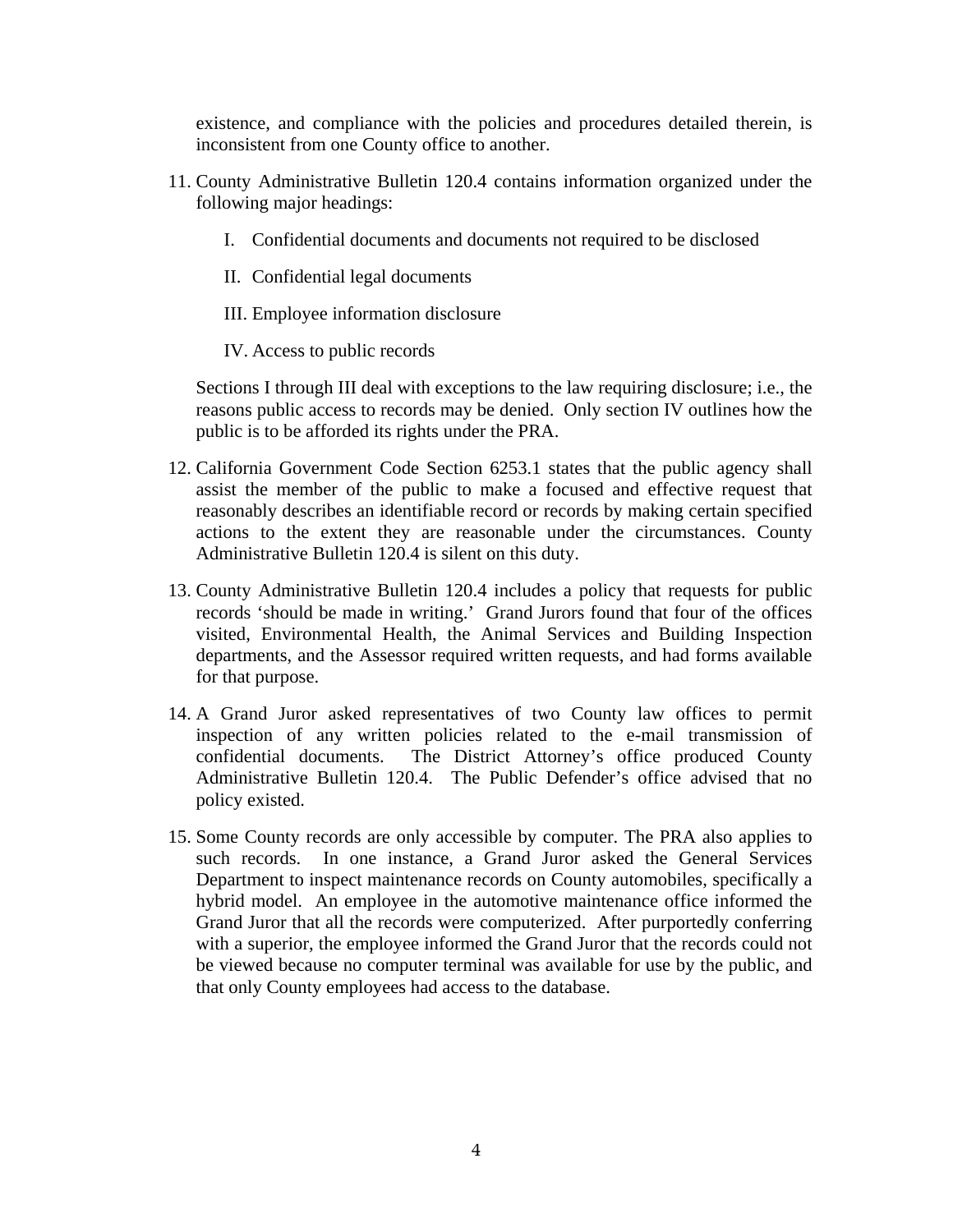# **CONCLUSIONS**

The scope of the Grand Jury's investigation with regard to public record access was limited. However, the Grand Jury believes the problems identified are neither isolated nor unique and that further investigation would identify similar problems in other County offices.

The employees that were contacted during this investigation exhibited an inconsistent knowledge of the PRA and the County's obligations under the PRA. Some employees responded appropriately, others did not. Some staff members exhibited suspicion regarding the motives for public record requests. These responses appeared intended to discourage requests. On one occasion, an employee erroneously claimed that non-County employees are not permitted to view public information on a County computer screen.

Employee workload is not an acceptable excuse for the failure to comply with the PRA. Workload should not be cited to suggest that the request cannot or will not be honored.

The following recommendations, if adopted by the Board of Supervisors and implemented by County staff, will ensure that the public has timely and convenient access to public records as mandated by state law. The recommendations will not impose an unreasonable burden on the County with regard to financial or human resources.

# **RECOMMENDATIONS**

The 2007-2008 Contra Costa County Grand Jury recommends that:

- 1. Within six months of this report, County Administrative Bulletin 120.4 be reviewed and revised as necessary to comply with legislative changes and court decisions. The revised bulletin also should include:
	- a. A requirement that each department's written policy with regard to public record requests be conspicuously posted or otherwise made available at each County office.
	- b. A standard form for use in all County offices for requests to inspect or obtain copies of public records.
	- c. A policy and procedure to allow public access to records that are accessible only by computer.
	- d. The public's rights under the PRA should be emphasized rather than the exceptions to the law. Section IV of County Bulletin 120.4 should appear as section I. The County's duty to assist members of the public should also be described.